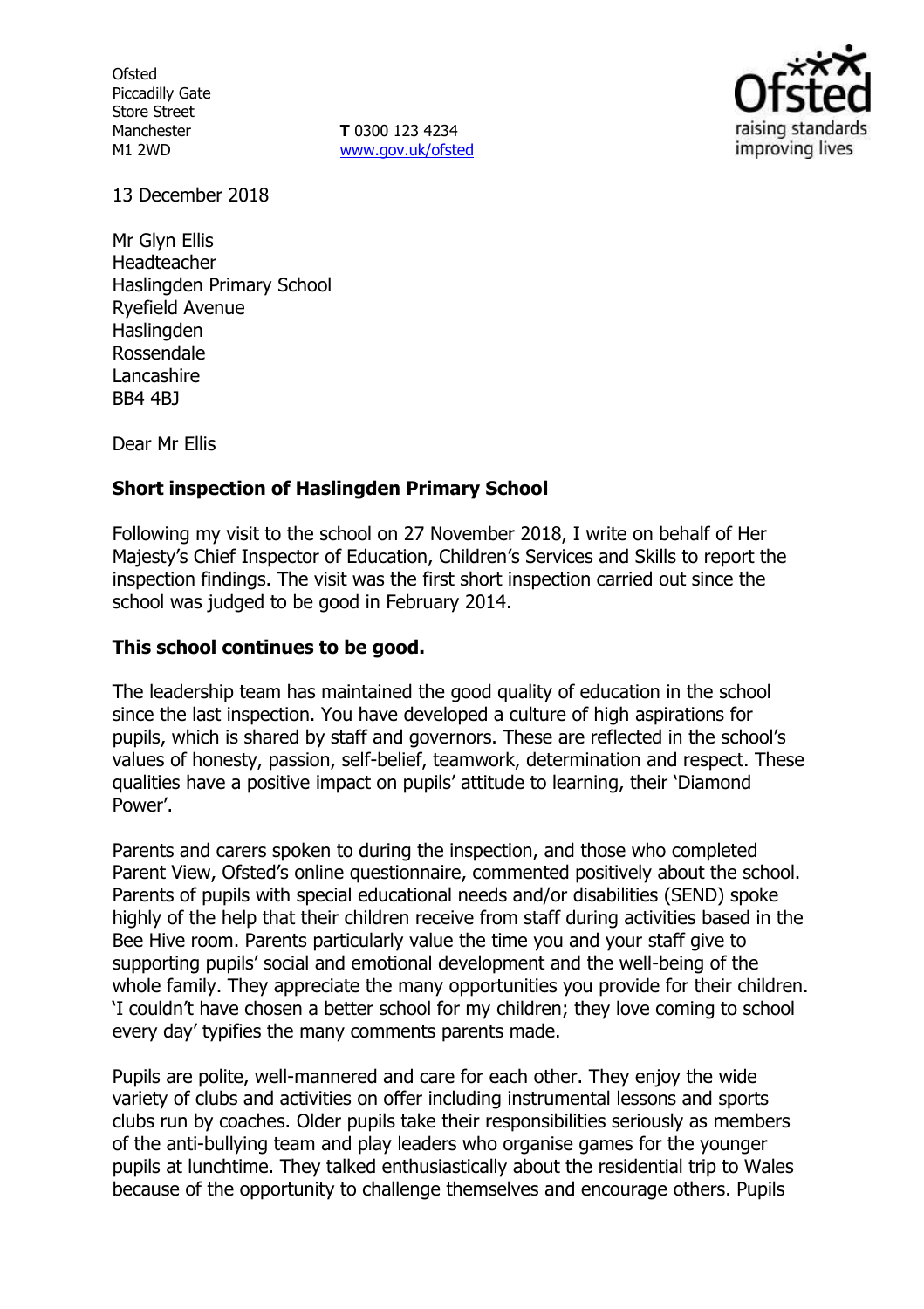

are proud of their school and have high aspirations for their future careers, for example as members of the emergency services, as artists and in animal rescue.

You and your staff have worked diligently to resolve the areas for improvement identified at the last inspection. Accurate evaluations allow you to quickly identify strengths and priorities for further improvement. Training for middle leaders enables them to support staff effectively. For example, teachers use assessment information accurately to identify the next steps in pupils' learning. Carefully designed learning activities challenge and support pupils effectively by building on their prior learning. Pupils know what they need do to improve their learning further, particularly in mathematics. Pupils who spoke to me said, 'We have a pit stop to assess if we've understood, then they give us challenges to really test our brains.' Teachers use questions effectively to encourage pupils to develop their ideas and expand on their explanations. Teaching assistants are deployed well to help pupils who are struggling to catch up quickly, particularly in phonics. The quality of teaching has improved since the last inspection and staff appreciate the opportunities to work together in order to share their knowledge and expertise.

However, despite improvements in the way phonics is taught, some pupils struggle with fluency when they are reading. They do not always apply their phonic knowledge appropriately to improve the quality of their writing, particularly at a greater depth. Attendance is improving but there is still a high proportion of pupils who are persistently absent from school. During the inspection, we discussed the next steps required to enable the school to improve further.

## **Safeguarding is effective.**

Safeguarding arrangements are fit for purpose. Appropriate checks are in place to ensure that all adults in school are suitable to work with children. This includes volunteers who help in school regularly. Training ensures that staff can identify any signs of neglect or abuse. Procedures are clearly understood by staff and governors. Leaders work effectively with other agencies to ensure that pupils are safe, and families receive the help and support that they need.

Pupils learn how to keep themselves safe including when they are online. Pupils say that they feel safe in school. Pupils feel valued and listened to. They spoke confidently about having an adult in school they can talk with should they have concerns or worries. They value the guidance from the staff who are in the room set aside as a 'Place 2 Be'. Pupils understand the different forms that bullying can take. They are confident that any rare incidents of bullying are dealt with quickly and pupils are helped to make the right decision about how to behave.

# **Inspection findings**

■ During the inspection, we looked at several key lines of enguiry. First, we looked at attendance. You ensure that staff promptly follow up on any absences. You know your families extremely well and staff work to build trust and positive relationships, particularly with parents who speak English as an additional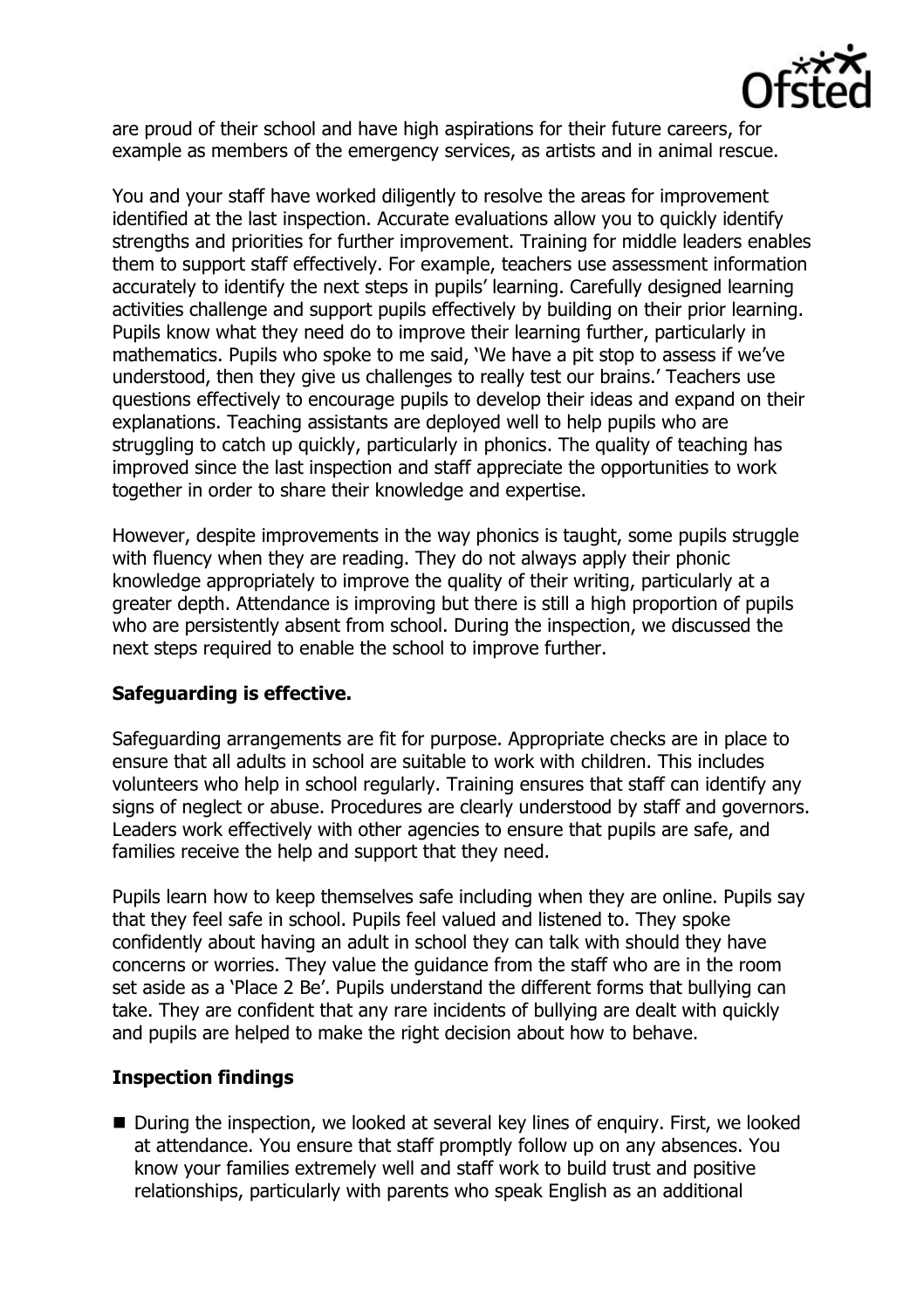

language. You work closely with other professionals, outside agencies and charities to ensure that families receive the guidance and support that they need. Pupils understand the importance of attending school every day. As a result, attendance continues to improve and is in line with national figures and the number of pupils who are persistently absent is reducing. However, the persistent absence of a small proportion of pupils remains and this has a negative impact on overall attendance and hinders the progress that these pupils make.

- Next, we looked at how pupils with SEND are supported in school. A high proportion of pupils have SEND, including pupils who are supported by an education, health and care plan. Leaders gather information from different sources including parents, staff, other settings pupils attend and other professionals. They accurately identify the barriers to learning for pupils with SEND. Leaders ensure that training staff receive enables them to meet pupils' needs effectively. They provide opportunities for staff to share good practice and ideas with other colleagues, including colleagues from specialist provision. Pupils are supported effectively in whole-class sessions. Pupils also work in small groups or individually in a dedicated room called 'The Bee Hive'. Here, pupils receive the individualised help that they need from skilled staff. Pupils with SEND make good progress from their starting points, particularly in their reading.
- Leaders endeavour to ensure that pupils are emotionally prepared for learning. Leaders work effectively with several outside agencies and charities to provide pupils and their families with the social, emotional and pastoral support that they need. Parents who spoke to me commented positively about how much your staff have helped the whole family.
- I was also interested to see how phonics is taught. Leaders provide training for staff and check that phonics is taught effectively and systematically from Reception. Teachers' good subject knowledge has a positive impact on the good progress pupils make. The proportion of pupils who meet the phonics screening check in Year 1 is improving. Well-crafted activities ignite pupils' enthusiasm for learning. Teachers assess pupils' phonics knowledge and identify gaps in pupils' knowledge and understanding. Staff provide the help that pupils need to catch up quickly.
- **Pupils' work shows that although they use their phonetic knowledge in their own** writing, for some pupils their presentation is weak, particularly in key stage 1. Some pupils struggle to read their own writing. This hinders their ability to improve their written work further, particularly when writing at greater depth.
- Teachers provide pupils with books to read that match their phonics skills. However, some pupils' over-reliance on decoding individual words has a negative impact on their fluency as readers. Teachers give parents advice on how they can help their children with their reading, for example written guidance in pupils' reading journals and through well-attended workshops.
- Finally, we discussed the actions you have taken to improve outcomes for children in Reception. Leaders work effectively with the number of early years providers children attend before they start school. Through a range of wellthought-out activities, staff quickly establish close relationships with children and their families. Parents commented positively about how quickly their children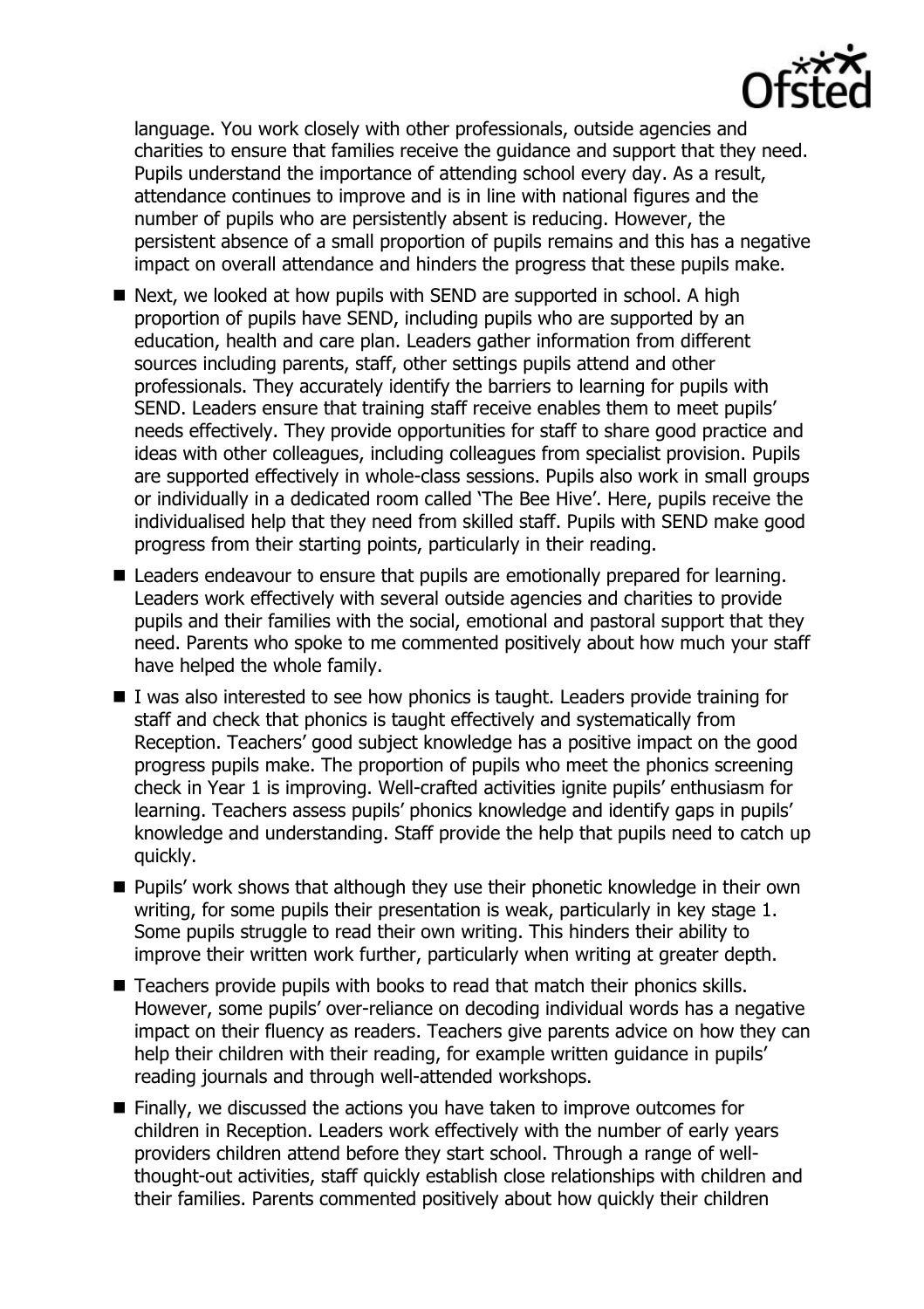

settle into the well-established routines. Most children do not have the knowledge and skills typical for their age when they start school. Training for staff ensures that they use assessment information effectively to identify the next steps in children's learning. Teachers design well-crafted activities to ignite children's enthusiasm for learning. For example, a physical education session provided children with opportunities to develop confidence in their physical skills. Adults use questions effectively to encourage children to think about vocabulary to describe the direction of their movements. Children work together cooperatively by taking turns and helping each other. The positive relationships fostered in the early years contribute to the children's positive attitudes to learning and the good progress that they make. An increasing proportion of children are prepared well for Year 1.

■ Staff identify children in the early years who are struggling and provide additional help, so they catch up with their peers. Children with SEND are supported well by skilled staff and are making good progress from their individual starting points.

# **Next steps for the school**

Leaders and those responsible for governance should ensure that they:

- continue to build on the actions taken to improve attendance, particularly for pupils who are persistently absent
- $\blacksquare$  build on the improvements in the teaching of phonics so that pupils improve their fluency as readers
- continue to improve pupils' presentation so that pupils are able to improve the quality of their writing, particularly at a higher standard in key stage 1.

I am copying this letter to the chair of the governing body, the regional schools commissioner and the director of children's services for Lancashire. This letter will be published on the Ofsted website.

Yours sincerely

#### Amanda Stringer **Her Majesty's Inspector**

## **Information about the inspection**

During this inspection, I met with you, other members of the leadership team and staff. I also spoke with seven members of the governing body and had a conversation with representatives of the local authority. I visited classrooms with you, where I had the opportunity to speak with pupils and look at their work. I met with a group of pupils formally during the day and I spoke with several parents at the start of the school day. I took account of 42 responses to the staff questionnaire and the 156 responses to the pupil questionnaire. I also considered the 45 free-text comments and the 83 responses to Parent View, Ofsted's online questionnaire for